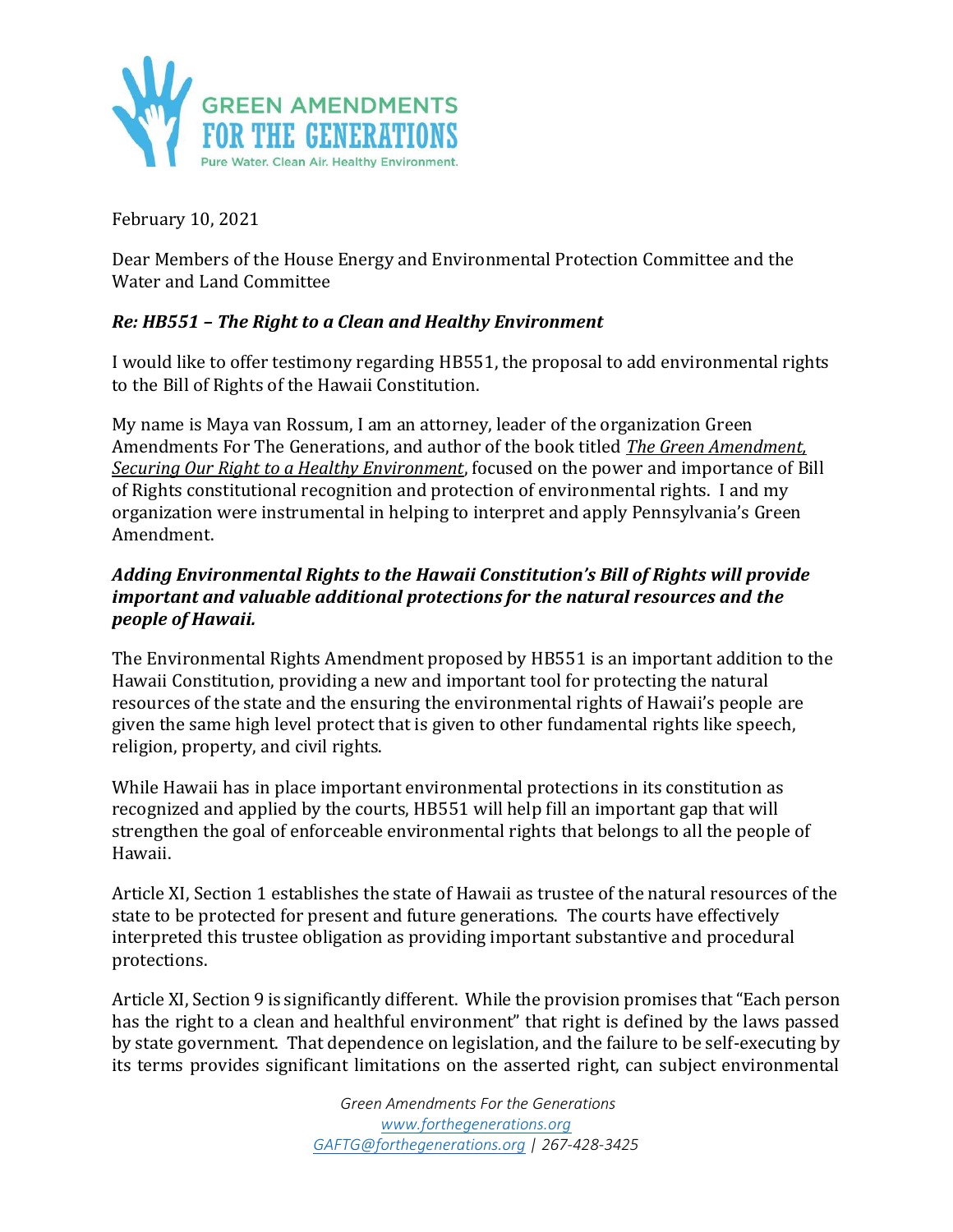rights to the politics of the day, and can deny critical protections in those areas where the law is not strong enough or there is a gap in legislative protection. By contrast, HB551 will put in place a self-executing right to a healthy environmental that belongs to all the people of Hawaii and will ensure that environmental rights are given the same strength and constitutional standing as other fundamental rights such as private property rights; and the additional substantive and procedural protections discussed below will provide a more assured and robust set of protections that apply when and where the people need them.

In addition to ensuring the right to pure water, clean air, healthy ecosystems and a stable climate, the proposed language gives specific voice to other important environmental values. Notably, the cultural environmental values of Hawaii's indigenous communities receive explicit protection. This will be a powerful complement to other constitutional language and state efforts focused on preserving and protecting customary and traditional Native Hawaiian rights. The human health values of the environment are also highlighted as critical for protection. And recognizing the natural and scenic values ensures that the natural beauty, the ecosystem support, the recreational and the quality-of-life values so important are also given a priority place in thoughtful decision-making.

## *Article I protection of environmental rights will require and strengthen important procedural and substantive environmental rights protections.*

Article 1 placement requires each branch of state government to consider the environmental effects of any proposed action on the constitutionally protected rights in advance of proceeding. Informed decision-making is a constitutional pre-requisite to taking action that could infringe upon environmental rights— as explained by the Pennsylvania supreme court when assessing a similar Bill of Rights environmental rights provision: "The failure to obtain information regarding environmental effects does not excuse the constitutional obligation because the obligation exists *a priori<sup>1</sup>* to any statute purporting to create a cause of action."

In addition, as happens with other fundamental rights, placement of this language in Article I and as self-executing will ensure that government prioritize environmental protection and work to avoid environmental pollution and degradation as part of the decision-making process; when there is the best opportunity for preventing harm including (but not limited to) when crafting and implementing legislation and regulations, when issuing permits, approving development, and considering how to address ongoing environmental concerns.

Placement in Article I ensures environmental rights are protected on par with other fundamental rights (e.g., speech, due process, property rights) and ensures fair balancing of rights when needed. For example, if both property and environmental rights might be affected by government action then both must be considered, balanced and protected by

<sup>&</sup>lt;sup>1</sup> "Latin, is concluded from what has happened previously and that certain affects must by necessity will follow." <a href="https://thelawdictionary.org/a-priori/" title="A PRIORI">A PRIORI</a>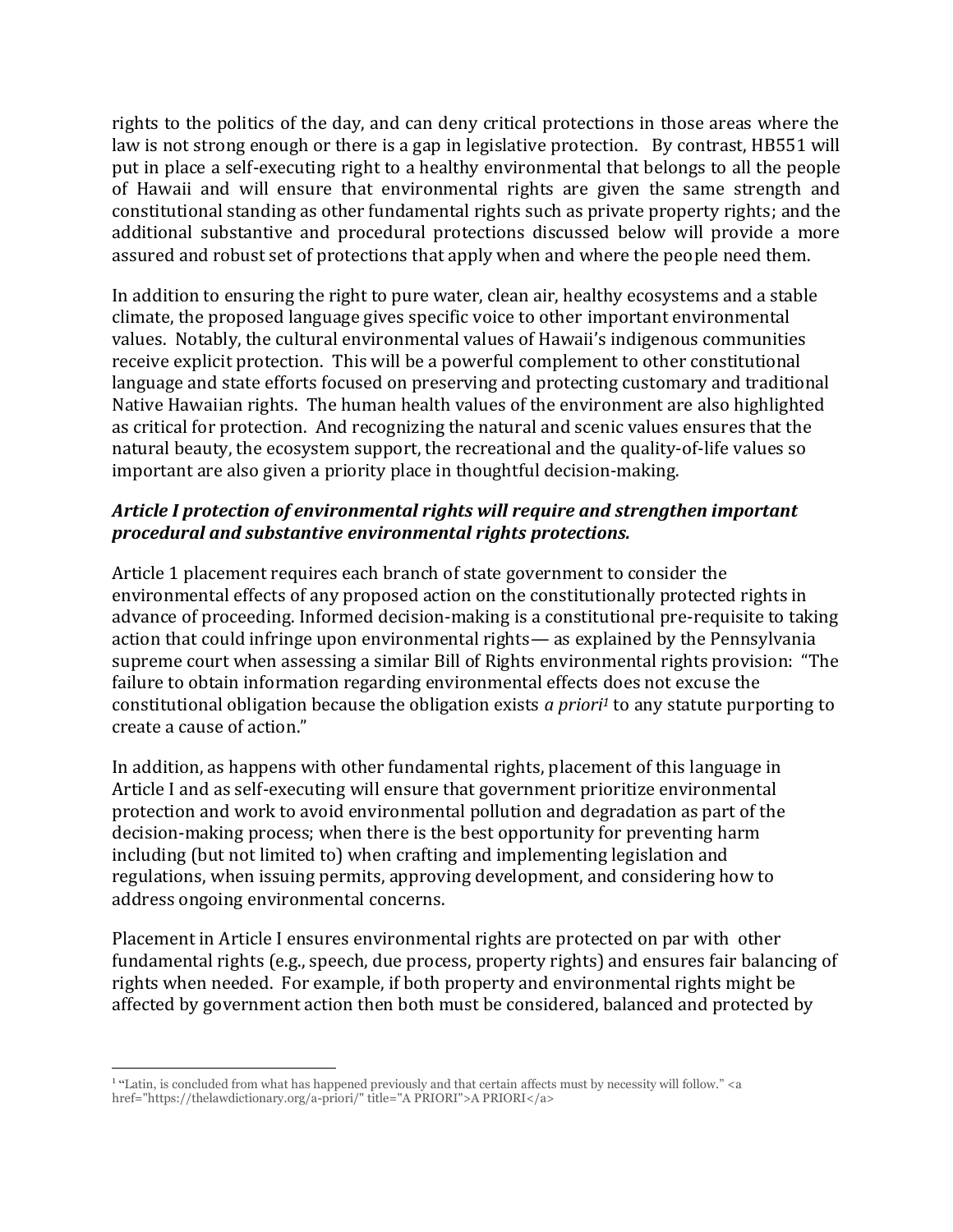the final outcome. This on par balancing is not constitutionally assured by the current Article XI Section 9 language as it is not in the Bill of Rights.

Article I placement will help ensure that in those instances when government does knowingly infringe on environmental rights there is a compelling state interest and there has been a conscious effort to minimize the impacts on the right, i.e., minimize environmental harm.

The compliment of individual rights with the existing recognized role of government as trustee will strengthen environmental justice protections, ensuring all government officials at every level of government are constitutionally required to treat all people and communities equitably, regardless of race, ethnicity, wealth and geography, and ensure that government may not consistently/repeatedly sacrifice the rights of one person or community for the benefit of others.

While the amendment will be a tool to prevent environmental harm, it will also provide legislators & regulators constitutional grounding upon which to advance positive and strengthened environmental protections.

# *The language in the proposed amendment is appropriately broad.*

As expressed by Senator Franklin Kury, the lead legislative sponsor for Pennsylvania's environmental rights amendment: "… amendments– like those in the U.S. Bill of Rights – should be

broadly drafted so their vitality would carry well into the future."

Broad language is characteristic of protected Article I rights. The terms 'pure water', 'clean air', 'healthy ecosystems', 'stable climate' are no less clear than the language in other Hawaii Bill of Rights provisions, e.g., the right to "peaceably to assemble", the "right of the people to privacy", the right to be free from "excessive bail"; these terms are all open to interpretation.

As with other language in the Bill of Rights, there is a well exercised and understood process for defining key terms as these:

- $\Rightarrow$  definition will begin with the legislative and executive arms of government through passage of legislation, regulations, policies, and decision-making that respects and protects the rights.
- $\Rightarrow$  It is then incumbent on the people and the courts to challenge and/or support such decisions through the judicial system, which will provide further refinement, guidance and understanding as to how these terms are to be applied and fulfilled.

Hawaii's government officials, courts and justices are well-equipped to define, interpret and apply constitutional environmental rights language using standard principles of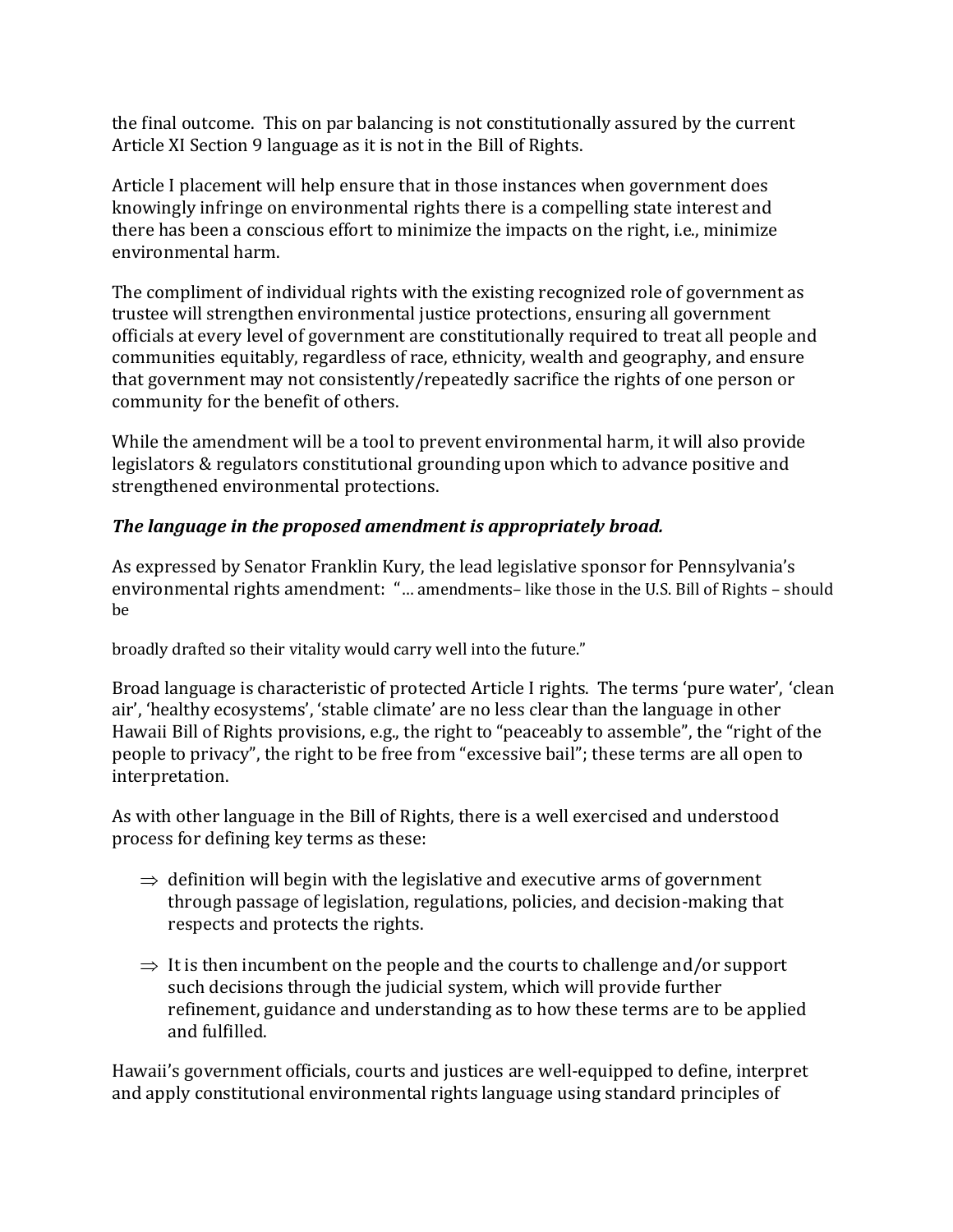legislative interpretation, constitutional law and trust law – they have done so successfully with other Article 1 amendments; they are well equipped to do it for environmental rights as well.

## *Article I protection of environmental rights will ensure environmentally sustainable and protective economic development.*

While it has been suggested that the proposed environmental rights amendment will stymie economic development in Hawaii, this is not the intent, and in practice this has not been the result of these important amendments in the two states where they currently exist, Pennsylvania and Montana.

First and foremost, advancing Bill of Rights recognition for environmental rights is about protecting the people and the natural resources they depend upon. Constitutional environmental rights are not intended to prevent development or economic growth; but instead to ensure that industry and business advance sustainably, using standards and practices that best protect the environment and other constitutional rights, like the property rights of those that would be harmed by migrating pollution for example.

In addition, constitutional environmental rights protection will enhance economic development by encouraging sustainable, environmentally protective, and innovative development, industry, and businesses that support jobs and economic growth but at the same time avoid the economic, health and safety harms that result from environmental pollution and degradation. The environmental rights amendment will provide a powerful incentive and mandate for government officials to render decisions and advance businesses in ways that accomplish economic and business objectives, while at the same time protecting water, air, soils, food, forests, wetlands, climate and other natural resources critical to sustaining healthy, safe and successful lives and economies.

In Pennsylvania and Montana, the two states that have already enshrined environmental rights in their state constitution Bill of Rights, legislators, regulators, the state attorney general, the governor, town councils and the courts have successfully used the constitutional language to protect the environment while balancing multiple community interests including property rights and economic development.

In Hawaii, where environmental protection is so deeply honored and valued as part of the culture, beliefs, way of life and economy, HB551/SB502 becomes a powerful value-added tool for advancing economic development that also ensures environmental protection.

In Pennsylvania and Montana, the two states with Bill of Rights protection for environmental rights, the legal actions filed have not been to stymie economic development but rather to address serious issues of public concern – protecting drinking water, supporting government action to secure responsible party clean-up of toxic contamination, and protecting local zoning authority intended to protect local environments.